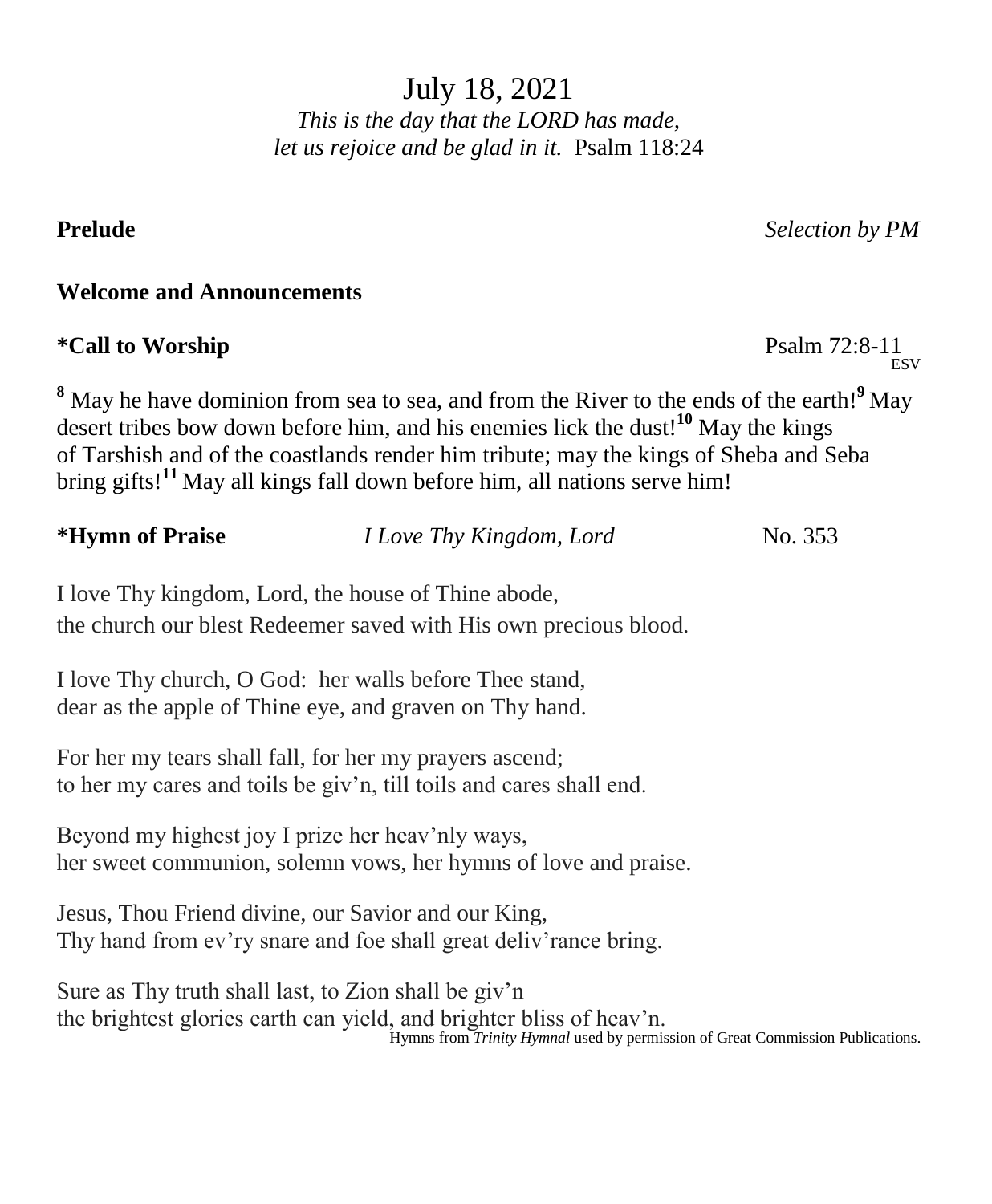# **\*Prayer of Invocation**

### **Scripture Reading Gen. 41:37-56**

### **Prayer of Confession**

Gracious Heavenly Father, by nature we are people full of anger and bitterness and resentment. We resent attention and honor being given to others or taken away from us. We get bitter over what we perceive to be slights, or when you in your providence do not bring us what we think we should have. We get angry when we don't get things our way. All this because we have made ourselves gods and have arrogated to ourselves what properly belongs only to you. Sanctify us, our Lord. By the power of your Spirit, enable us to let go of these sins, to put them to death. Let us begin by recognizing that they are sins. Show us the true heart of these sins. Enable us to humble ourselves and pray, not only for your forgiveness, but for your grace to live more humble, peaceable, and holy lives. We pray in Jesus' name. Amen.

### **Assurance of Pardoning Grace** Psalm 72:12-14

**ESV** 

<sup>12</sup> For he delivers the needy when he calls, the poor and him who has no helper.<sup>13</sup> He has pity on the weak and the needy, and saves the lives of the needy.**<sup>14</sup>** From oppression and violence he redeems their life, and precious is their blood in his sight.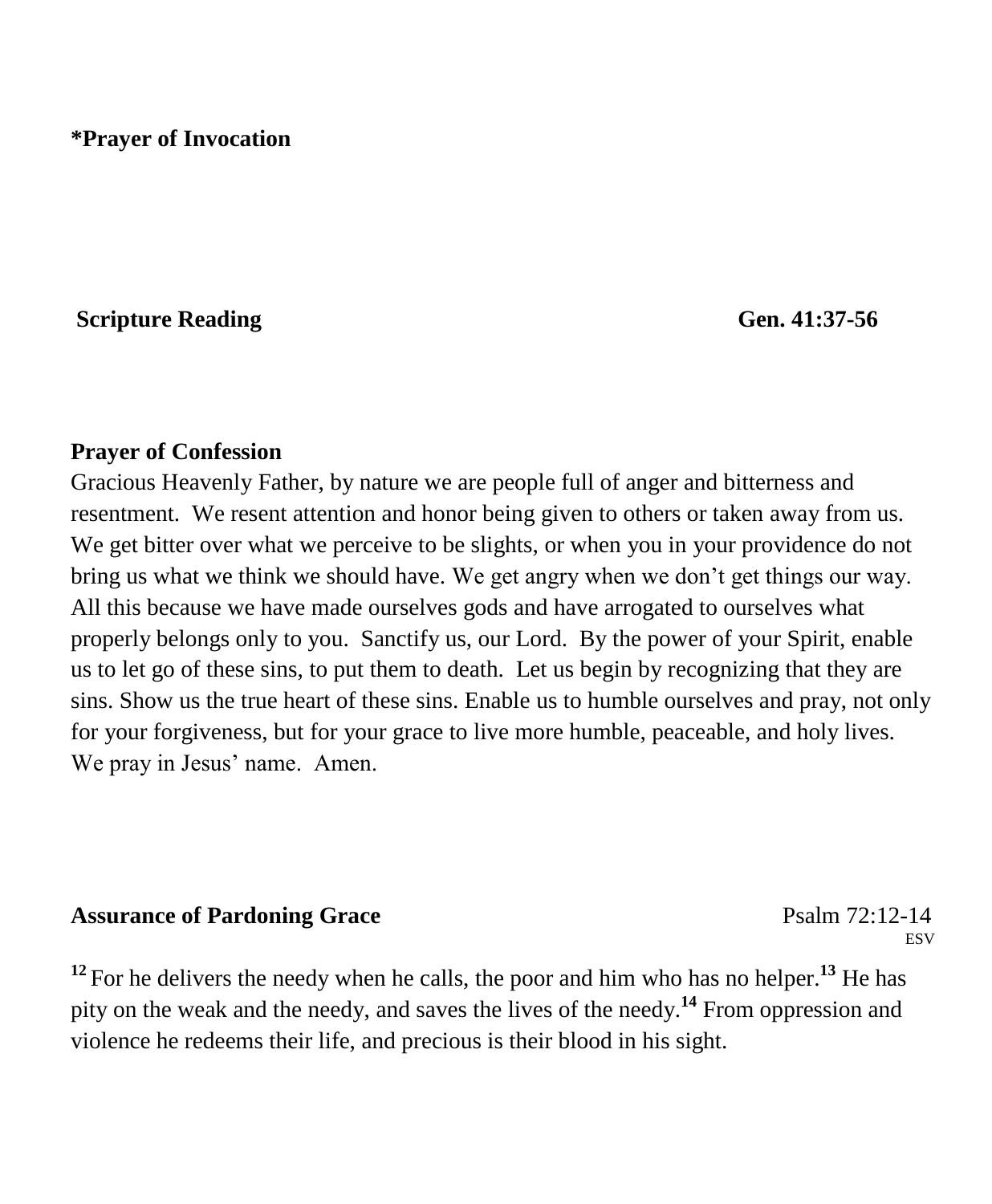Abide with me: fast falls the eventide; the darkness deepens; Lord, with me abide: when other helpers fail, and comforts flee, help of the helpless, O abide with me.

Swift to its close ebbs out life's little day; earth's joys grow dim, its glories pass away; change and decay in all around I see; O Thou who changest not, abide with me.

I need Thy presence every passing hour; what but Thy grace can foil the tempter's pow'r? Who like Thyself my guide and stay can be? Through cloud and sunshine, O abide with me.

I fear no foe, with Thee at hand to bless: ills have no weight, and tears no bitterness. Where is death's sting? Where, grave, thy victory? I triumph still, if Thou abide with me.

Hold Thou Thy cross before my closing eyes; shine through the gloom, and point me to the skies: heav'ns morning breaks, and earth's vain shadows flee: in life, in death, O Lord, abide with me.

Hymns from *Trinity Hymnal* used by permission of Great Commission Publications.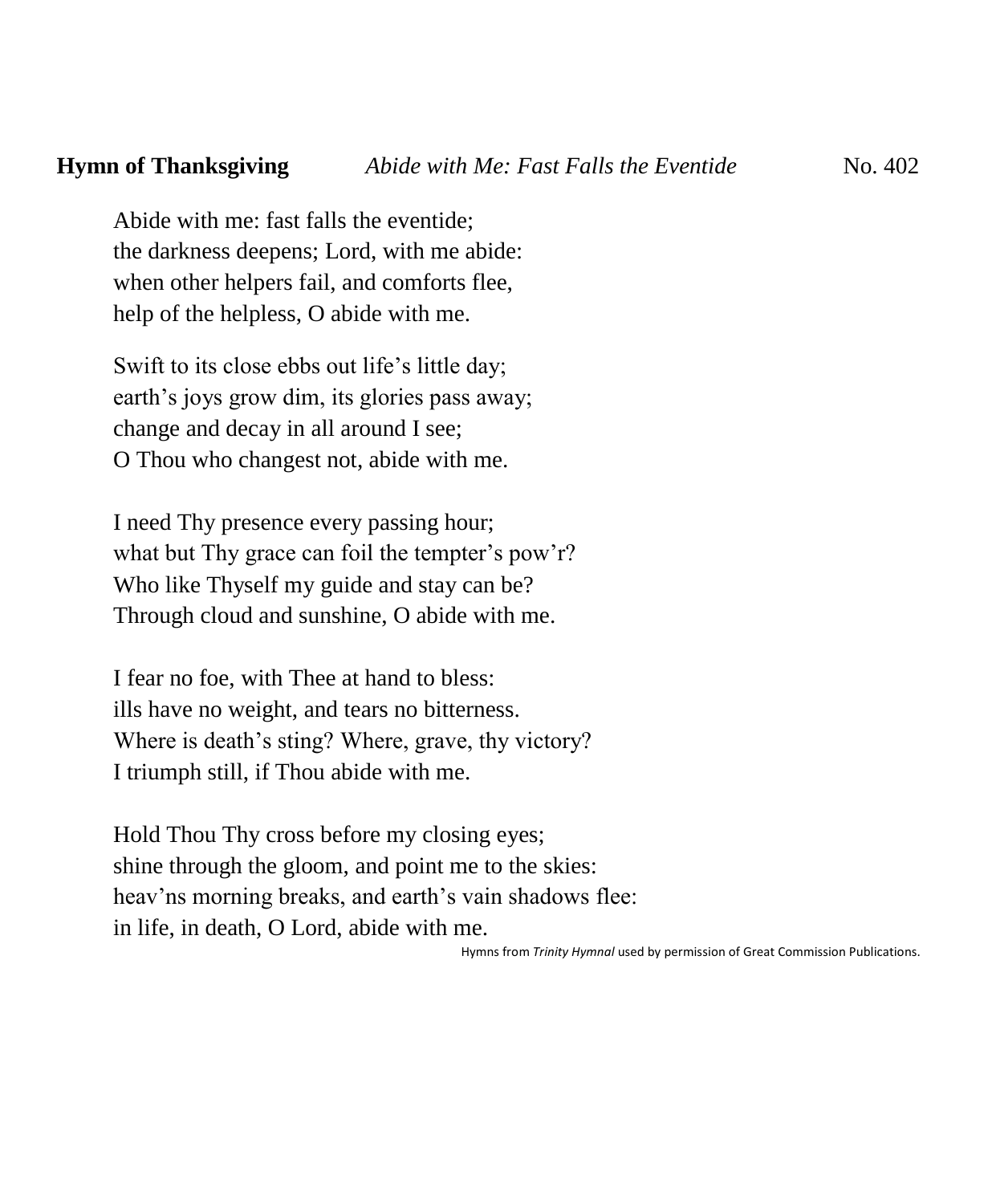## **WSC 42-44**

# **Q. 42. What is the sum of the ten commandments?**

A. The sum of the ten commandments is to love the Lord our God with all our heart, with all our soul, with all our strength, and with all our mind; and our neighbor as ourselves.

# **Q. 43. What is the preface to the ten commandments?**

A. The preface to the ten commandments is in these words, I am the Lord thy God, which have brought thee out of the land of Egypt, out of the house of bondage.

# **Q. 44. What doth the preface to the ten commandments teach us?**

A. The preface to the ten commandments teacheth us that because God is the Lord, and our God, and redeemer, therefore we are bound to keep all his commandments.

# **Prayer of Intercession**

## \***Doxology** No. 731

Praise God, from Whom all blessings flow; Praise Him, all creatures here below; Praise Him above, ye heav'nly host; Praise Father, Son, and Holy Ghost. Amen.

Hymns from *Trinity Hymnal* used by permission of Great Commission Publications.

**Offering** *Selection by PM*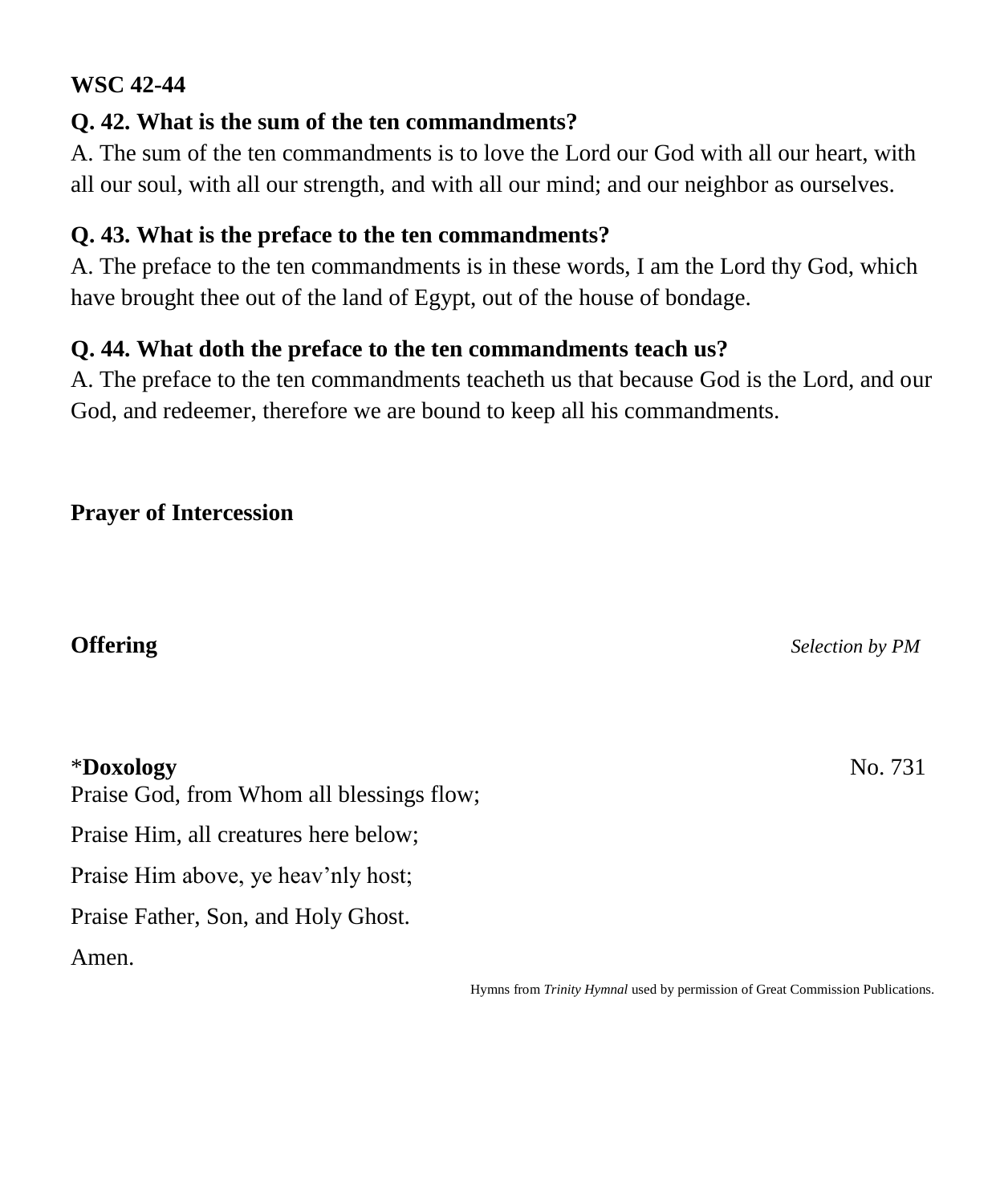### **\*Hymn of Preparation** *And Can It Be That I Should Gain* No. 455*And Can It Be That I Should Gain* No. 455

And can it be that I should gain an int'rest in the Savior's blood? Died he for me, who caused his pain? For me, who him to death pursued? Amazing love! How can it be that thou, my God, shouldst die for me? Amazing love! How can it be that thou, my God, shouldst die for me?

'Tis myst'ry all! Th'Immortal dies: who can explore his strange design? In vain the firstborn seraph tries to sound the depths of love divine. 'Tis mercy all! Let earth adore, let angel minds inquire no more. Amazing love! How can it be that thou, my God, shouldst die for me?

He left his Father's throne above (so free, so infinite his grace!) Humbled himself (so great his love!), and bled for all his chosen race. 'Tis mercy all, immense and free, for O my God, it found out me! Amazing love! How can it be that thou, my God, shouldst die for me?

Long my imprisoned spirit lay, fast bound in sin and nature's night; Thine eye diffused a quick'ning ray; I woke, the dungeon flamed with light; My chains fell off, my heart was free; I rose, went forth, and followed thee. Amazing love! How can it be that thou, my God, shouldst die for me?

No condemnation now I dread; Jesus, and all in him, is mine! Alive in him, my living Head, and clothed in righteousness divine. Bold I approach th'eternal throne, and claim the crown, through Christ my own. Amazing love! How can it be that thou, my God, shouldst die for me?

Hymns from *Trinity Hymnal* used by permission of Great Commission Publications.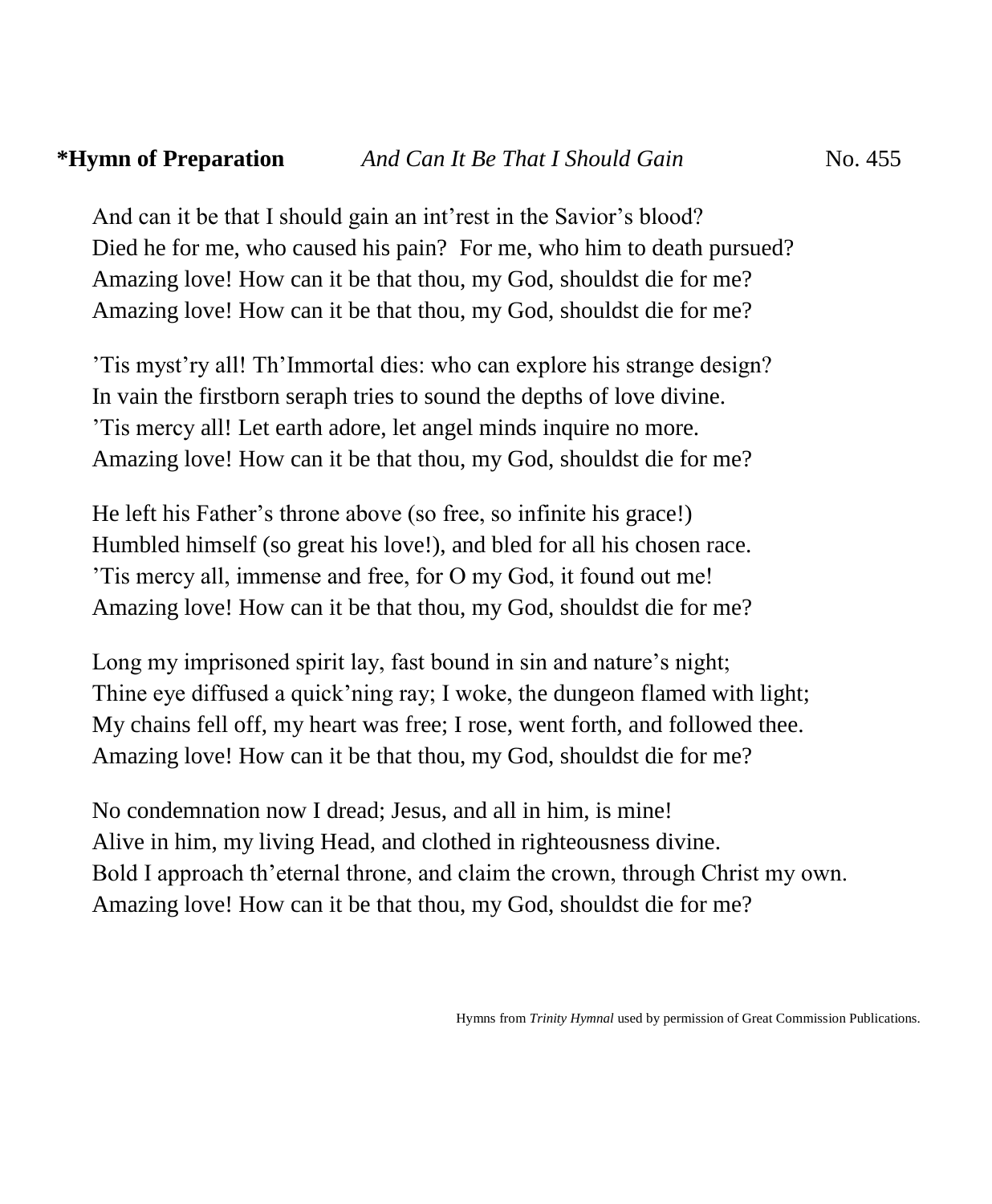This is a perplexing parable because at first Jesus seems to be commending dishonesty. To understand this, one must consider:

1) The comparison is 'how worldly people relate to worldly matters' compared with 'how spiritual people (Christians) relate to spiritual matters.", and

2) the job description for a manager (steward) in 1st Century Judea, vv. 1-2.

- 1. Stewards (vv. 1-7)
	- a. Your money is not your money, it all belongs to God.
	- b. Malachi 3:8
- 2. Friendship (vv. 9, 14-18)
	- a. v.8, What is the dishonest manager being commended for? Answer: He put off short term financial gain for greater long term gain.
	- b. What did the dishonest manager choose to invest in long term?
	- c. Put your money into eternal glory…!!!
- 3. Love (vv. 8,10-13)
	- a. v. 9, Eternal dwellings
	- b. 5 barriers to love:
		- 1) we want to be loved for our own sake,

2) we want to express our love without impediment (pride, selfishness, cold-heartedness, etc.),

- 3) love is not mutual,
- 4) your happiness is dependent upon those you love,
- 5) Parting.
- c. "To love at all is to be vulnerable. Love anything and your heart will be wrung and possibly broken. If you want to make sure of keeping it intact you must give it to no one, not even an animal. Wrap it carefully round with hobbies and little luxuries; avoid all entanglements. Lock it up safe in the casket or coffin of your selfishness. But in that casket, safe, dark, motionless, airless, it will change. It will not be broken; it will become unbreakable, impenetrable, irredeemable. To love is to be vulnerable." ― C.S. Lewis, The Four Loves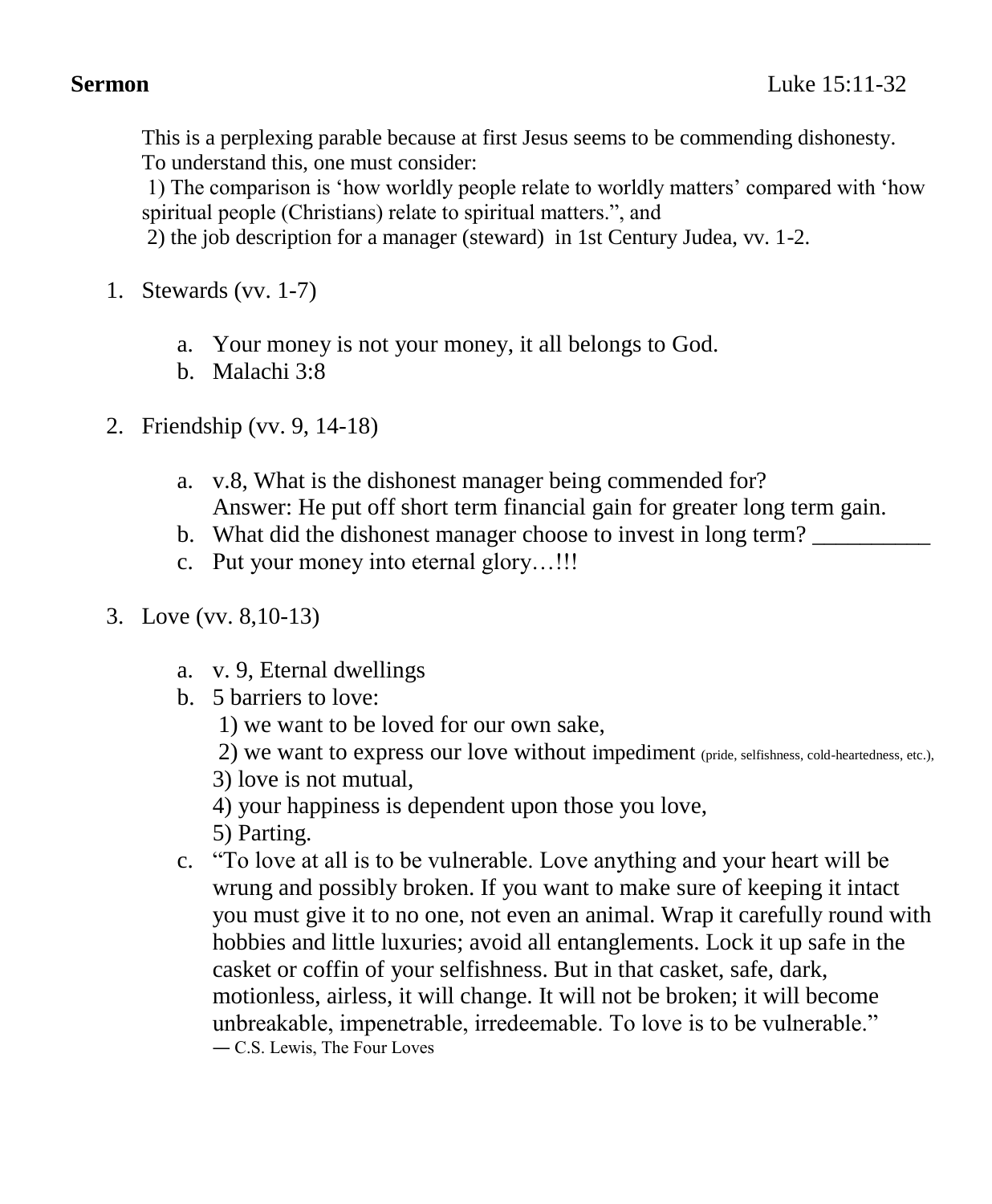# **Questions:**

- 1. How does this parable show us the importance of context when interpreting a biblical text?
- 2. According to this passage, what is the best way to become more generous? Read 2 Corinthians 8:1-9. In verse 9, who are we compare our generosity to? Why?
- 3. How can you invest your money in eternal things? What is one practical step that you can take to ensure this happens?
- 4. How does Good Shepherd invest into people? How do you personally invest in people?

## **\*Hymn of Response** *Come, Thou Fount of Every Blessing*No. 457

Come, Thou fount of ev'ry blessing, tune my heart to sing Thy grace; streams of mercy, never ceasing, call for songs of loudest praise. Teach me some melodious sonnet, sung by flaming tongues above; praise the mount! I'm fixed upon it, mount of God's unchanging love.

Here I raise my Ebenezer; hither by Thy help I'm come; and I hope, by Thy good pleasure, safely to arrive at home. Jesus sought me when a stranger, wand'ring from the fold of God: He, to rescue me from danger, interposed His precious blood.

O to grace how great a debtor daily I'm constrained to be; let that grace now, like a fetter, bind my wand'ring heart to Thee. Prone to wander Lord, I feel it, prone to leave the God I love: here's my heart, O take and seal it, seal it for Thy courts above. Hymns from *Trinity Hymnal* used by permission of Great Commission Publications.

### **\*Benediction**

## **\*Gloria Patri** No. 735

Glory be to the Father, and to the Son, and to the Holy Ghost; as it was in the beginning, is now, and ever shall be, world without end. Amen, amen. Hymns from *Trinity Hymnal* used by permission of Great Commission Publications.